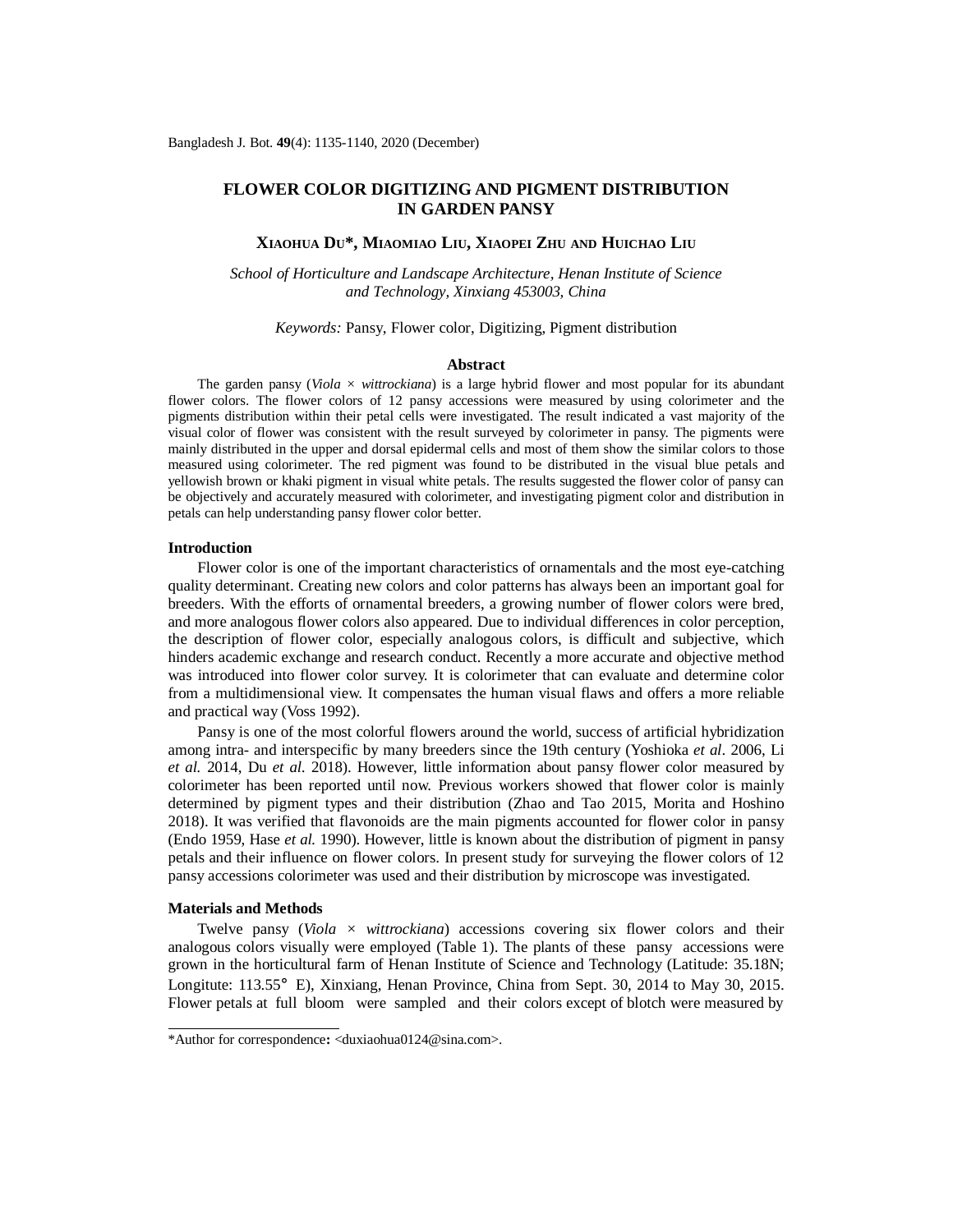| Accessions      | Flower colors | Blotch, strip or center       | Flower types   |
|-----------------|---------------|-------------------------------|----------------|
| $G11-6-1$       | Dark red      | Black bloth, yellow center    | Large          |
| $G11-5-1$       | Violet black  | Brown, yellow center          | Small          |
| $G11-1$         | Dark purple   | Yellow center                 | Medium         |
| XXL-YB-1        | Yellow        | Brown blotch                  | Large          |
| $EYO-X-1$       | Yellow        | Stripe                        | Small          |
| JY1             | Pure yellow   | No blotches or stripe.        | Medium         |
| JB              | Bluish purple | Stripe, yellow center         | Small          |
| E <sub>01</sub> | Dark purple   | Stripe, yellow center         | $\blacksquare$ |
| <b>SRFY</b>     | Purple        | Black blotch, yellow center   | Medium         |
| PXP-BT-D        | Bluish purple | Stripe, yellow center         | $\blacksquare$ |
| $EWO-1$         | White         | Yellow center                 | $\blacksquare$ |
| $HMB-X-1$       | Off-white     | Purple stripes, yellow center | $\blacksquare$ |

**Table 1. The flower characteristics of 12 pansy accessions.**

CR-13 colorimeter (Konica Minolta, Japan) to obtain the *L\**, *a\** and *b\** values with four biological repeats. Then Chroma (*C\**) and hue angle (*h°*) were calculated according to Onozaki *et al.* (1999),

 $C^* = (a^{*^2} + b^{*^2})^{1/2}$ (1)

 $h^{\circ} = \arctan (b^{*}/a^{*})$  (2)

To clarify the pigment distribution, the upper and dorsal epidermis of petal were dissected and observed under a light microscope (Eclipse Ci-S, Nikon, Japan). The comparison of color character values including *L\**, *a\**, *b\**, *C\** and *h°* among accessions was completed using one-way ANOVA and Tukey's *post hoc* tests on DPS7.55 software.

#### **Results and Discussion**

The flower colors of 12 pansy accessions were surveyed by colorimeter to obtain their *L\**, *a\** and  $b^*$  values. According to the color solid based on CIELAB established by International Commission on Illumination, using  $L^*$ ,  $a^*$  and  $b^*$  values, each color can be assigned to a digital three-dimensional coordinate system, in which  $L^*$  - value indicates light intensity varying from dark (0) to white (100),  $a^*$  - value from negative to positive indicates green decline and red enhancement, and  $b^*$  *-* value from negative to positive means blue decline and yellow enhancement. The *C\** value represents color saturation. The *h°* value increased from 0° to 90° indicate color shift from red-purple to yellow, while from 90° to 180° means yellow to bluishgreen, and 180° and 270° indicating from bluish-green to blue. According to the *C\** value and *h°* value of each accession, twelve pansy accessions were assorted into four groups (Table 2) including red (G11-6-1, G11-5-1, G11-1 and E01), yellow (XXL-YB, EYO and JY1), purple (JB, SRFY and PXP-BT-D) and white group (EWO-1 and HMB-X-1). Within the red group, G11-6-1 had a high *C\** values suggesting its higher saturation of red which conformed to its visual red petals, while G11-5-1 and G11-1 with a low *C\** value indicating higher grey degree which was consistent with its visual violet black petals (Fig. 2. 1a, 2a and 3a). Compared with other red accessions, E01 with 317.3 of *h\** was a little further from the red-purple line and towards the blue which agreed with the visual appearance (Fig. 2.10a). There was little chromatic aberration among three yellow pansy accessions. Surprisingly, the visual white group was plotted between yellow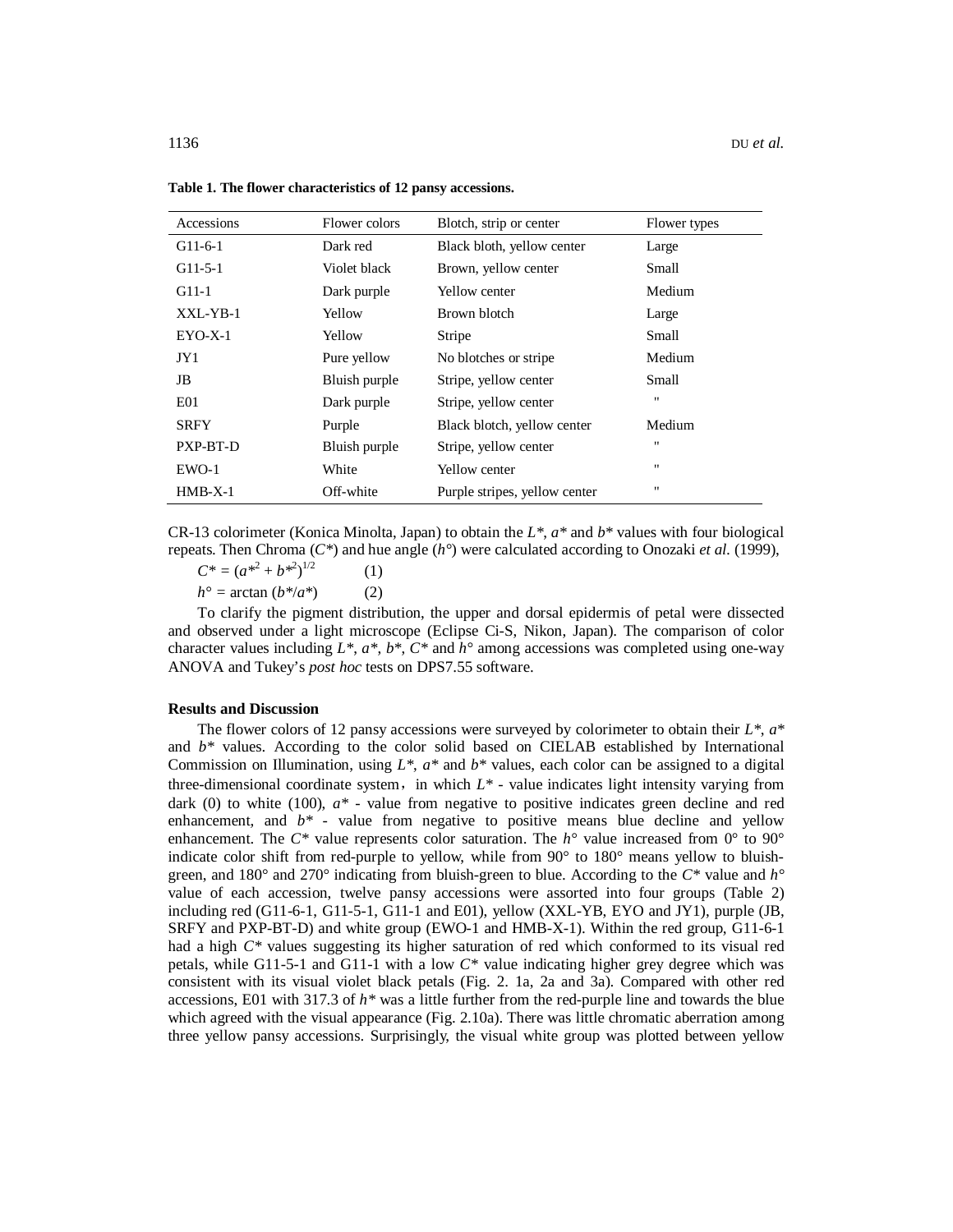and bluish-green range, but with the lowest color saturation. JB, SRFY and PXP-BT-D appeared blue petals visually, while the digital results with colorimeter suggested that they fell into purple range which is between blue and reddish violet (Table 2 and Fig. 1).

|               |             | $\overline{L}^{z}$ |                   |                    |                   |                   |                            |
|---------------|-------------|--------------------|-------------------|--------------------|-------------------|-------------------|----------------------------|
| Hue           | Accessions  | Adaxial<br>side    | Abaxial<br>side   | $a^{*z}$           | $b^{*z}$          | $C^{*z}$          | $h(^{\circ})^{\mathbb{Z}}$ |
| Red           | $G11-6-1$   | 12.3e              | 16.6 <sub>h</sub> | 33.8a              | $-1.7c$           | 33.8b             | 357.1a                     |
|               | $G11-5-1$   | 10.3 <sub>e</sub>  | 19.6f             | 16.4cd             | $-7.5c$           | 18.1c             | 335.2ab                    |
|               | $G11-1$     | 42.9c              | 21.9f             | 8.9d               | $-8.5c$           | 12.4cd            | 316.9bc                    |
|               | E01         | 15.8e              | 21.4f             | 25.9ab             | $-23.9d$          | 35.3 <sub>b</sub> | 317.3bc                    |
| Yellow        | XXL-YB-1    | 68.7b              | 60.8c             | 11.7cd             | 54.0a             | 55.4a             | 77.4f                      |
|               | $EYO-X-1$   | 63.0b              | 63.1bc            | 11.7cd             | 53.3a             | 54.6a             | 77.5f                      |
|               | JY1         | 68.1b              | 64.7b             | 8.7d               | 62.2a             | 62.9a             | 81.8ef                     |
| Purple (Blue) | JB          | 29.3d              | 32.0d             | 19.8 <sub>bc</sub> | $-35.6d$          | 40.8 <sub>b</sub> | 229.0c                     |
|               | <b>SRFY</b> | 28.1d              | 25.2f             | 19.0 <sub>bc</sub> | $-34.4d$          | 39.5 <sub>b</sub> | 298.6c                     |
|               | PXP-BT-D    | 25.9d              | 28.6e             | 17.6 <sub>bc</sub> | $-29.9d$          | 35.0 <sub>b</sub> | 300.4c                     |
| White         | EWO-1       | 83.2a              | 70.4a             | $-2.6e$            | 3.17bc            | 4.3d              | 127.7d                     |
|               | $HMB-X-1$   | 84.8a              | 72.0a             | $-4.4e$            | 15.3 <sub>b</sub> | 15.9cd            | 106.6de                    |

**Table 2. Rectangular coordinates of CIELAB color space of 12 pansy accessions.**

<sup>z</sup>Values sharing a common letter are not different statistically ( $p \le 0.05$ ) by ANOVA followed by Tukey's *post hoc* test.



Fig. 1. Distribution of *a\** and *b\** color values of petal in 12 pansy accessions.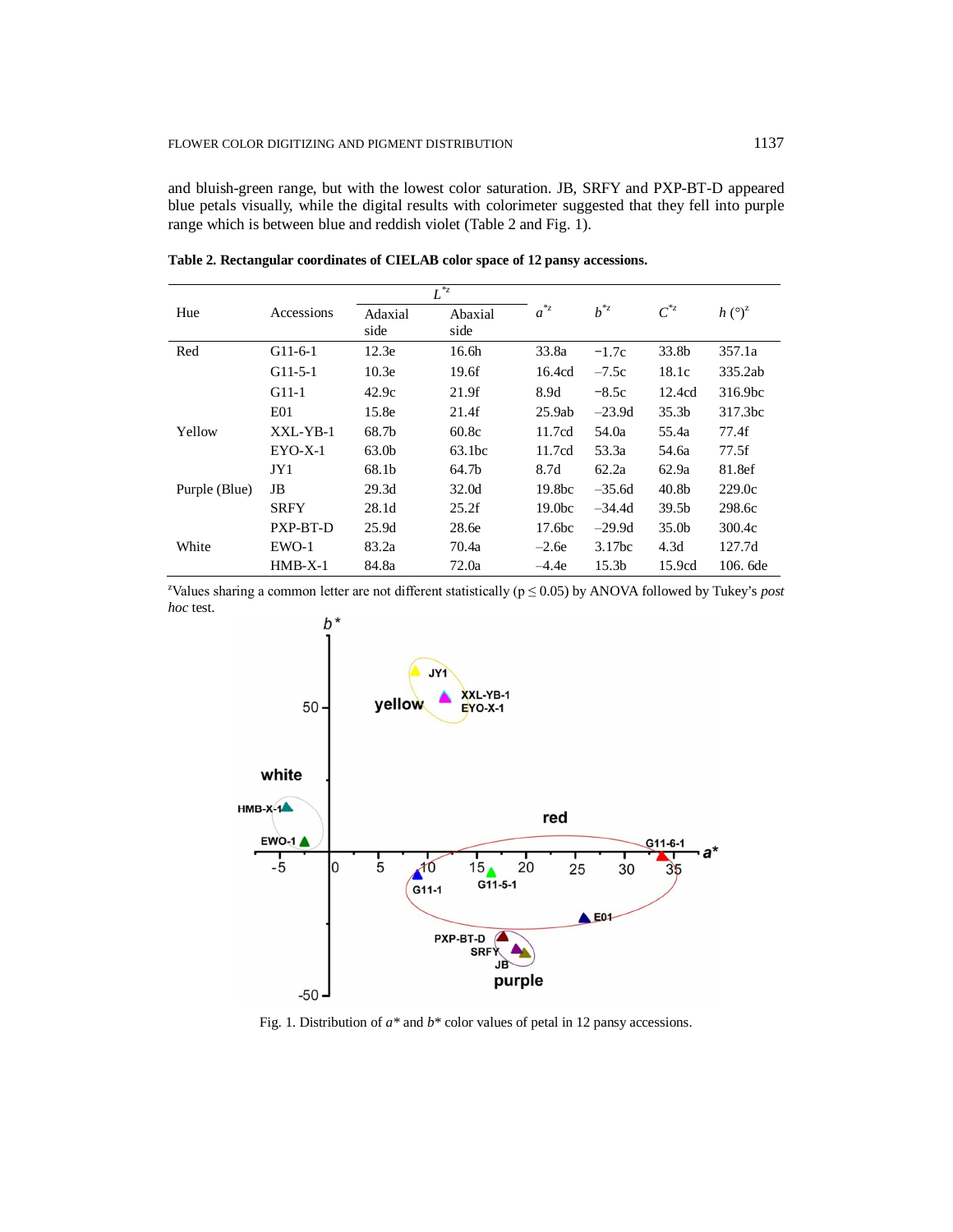

Fig. 2. The distribution of pigments from pansy petals with different colors. a. Pansy petals; b. The upper epidermal cell of petals; c. The dorsal epidemis cell of petals. 1. G11-6-1, 2. G11-5-1, 3. G11-1, 4.XXL-YB-1, 5. JY1, 6. EYO-X-1, 7. EWO-1, 8. HMB-X-1, 9. JB, 10. E01, 11. SRFY, 12. PXP-BT-D.

Flower color is a highly complex trait. It was thought to be related to petal tissue structure (An 1989, Noda *et al.* 1994), pigment types (Moehs *et al.* 2001, Ohmiya *et al.* 2006, Han *et al.* 2014) and pigment distribution (Markham *et al.* 2000, Yoshida *et al.* 2009, Qi *et al.* 2013). The pigment distribution within petals of pansy was observed using microscope in the present study. The results showed the pigment mainly distributed in the upper and dorsal epidermal cells, and little pigmentation was found in the palisade and sponge tissues of pansy petals. This phenomenon was similar to that in lily (Wang 2012), but was different from that observed in *Gerbera hybrida* in which a large of pigment are distributed in palisade tissue besides epidermal cell (Chen *et al.* 2010). For the red group accessions, red or dark red pigment was observed in the upper and dorsal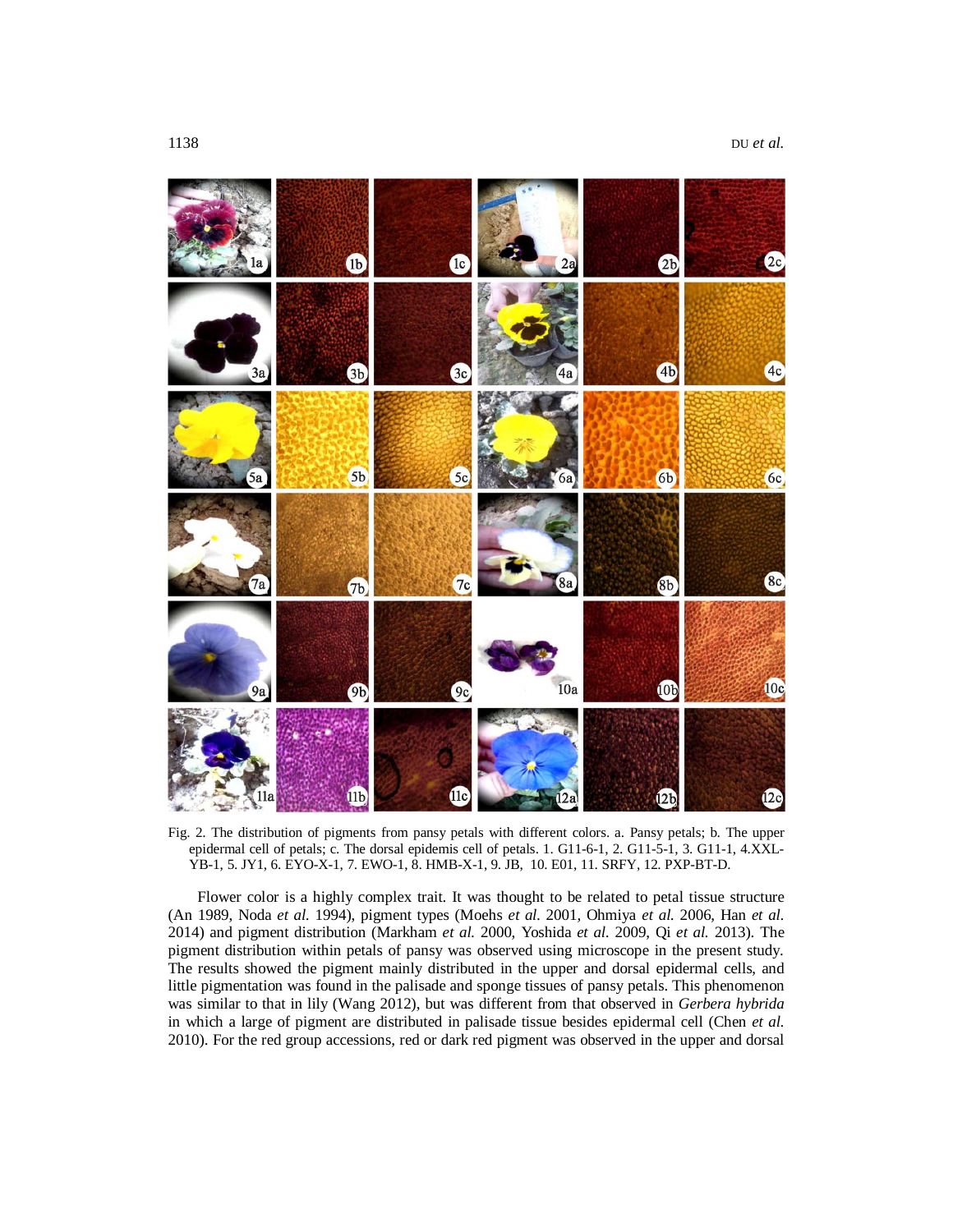epidermal cells of G11-5-1, G11-6-1 and G11-1, once the cell layers were dissected (Fig. 2. 1a-c, 2a-c and 3a-c), which was conformed to the results with colorimeter. Whereas E01 contained abundant red pigment in the upper but sparser dark red pigment in the dorsal epidermal cells (the data not shown). The reason for G11-5-1 and G11-1 manifesting violet black visually could be related to their higher epidermal cells density (Fig. 2.10a-c). The yellow group accessions including XXL-YB-1, EYO-X-1 and JY1 showed similar color pigmentation in their dorsal epidermal cells, but differed in their upper epidermal cells in pigmentation. JY1 was loaded with luminous yellow pigment in its upper epidermal cells while XXL-YB-1and EYO-X-1 contained orange-yellow pigment (Fig. 2. 4a-c, 5a-c and 6a-c). These differences were consistent with their plotting position in color coordinates system (Fig. 1). It was surprising to find that EWO-1 and HMB-X-1 in the white group contained khaki (Fig. 2.7a-c) and yellowish-brown (Fig. 2.8a-c) pigments in the epidermal cells, respectively. The microscopic examination further confirmed the results of colorimeter measurement (Table 2). In the purple group, purple pigment was distributed uniformly in the upper epidemic cells of petals in SRFY, red pigment in those of JB, and dark-red pigment in PXP-BT-D (Fig 2.9a-c, 11a-c and 12a-c). Purple and dark red pigment appeared in the petal epidemic cells of the purple group which was consistent with the color surveyed with colorimeter (Table 2 and Fig.1). The reason why the purple group accessions look blue could be due to the influence by petal structure which affects the light reflection or the higher pH in vacuole of the petal cells (Noda *et al.* 1994).

From the aforesaid results it is shown that color is a very complex trait. Important for the understanding of the humans eye's interpretation is that not only CIELAB quantifications are used but that also research should focus on the pigmentation of the different cell layers with a petal to get a better understanding.

#### **References**

An TQ 1989. The Mystery of Flower Color. China Forestry Press, Beijing, China.

- Chen H, Liu M and Lu C 2010. Effect of pigment distribution on the color expression of *Gerbera hybrida*  petal. Journal of Hunan Agricultural University (Natural Sciences) **36**:165-168.
- Du X, Wang M, Słomka A and Liu H 2018. Karyologic and heterosis studies of the artificial inter- and intraspecific hybrids of *Viola × wittrockiana* and *Viola cornuta*. Hortscience **53**:1300–1305.
- Endo T 1959. Biochemical and genetical investigation of flower color in Swiss giant pansy, *Viola × wittrockiana* Gams III: dominace relations in F<sub>1</sub> hybrids, with special reference to flower color and anthocyanin pigment constituents. Jpn. J. Genetics **34**: 116-124.
- Han YJ, Wang XH, Chen WC, Dong MF, Yuan WJ, Liu X and Shang F 2014. Differential expression of carotenoid-related genes determines diversified carotenoid coloration in flower petal of *Osmanthus fragrans*. Tree Genet. Genomes **10**: 329-338.
- Hase N, Matsuura S and Yamaguchi M 1990. HPLC evaluation of anthocyanins and flavonols in relation to the flower color of pansies (*Viola × wittrockiana* Gams). IEEE T. on power syst. **5**: 103-110.
- Li Q, Wang J, Sun HY and Shang X 2014. Flower color patterning in pansy (*Viola × wittrockiana* Gams.) is caused by the differential expression of three genes from the anthocyanin pathway in acyanic and cyanic flower areas. Plant Physiol. Biochem. **84**: 134-141.
- Markham KR, Ryan KG, Gould KS and Rickards GK 2000. Cell wall sited flavonoids in lisianthus flower petals. Phytochemistry **54**: 681-687.
- Moehs CP, Tian L, Osteryoung KW and Dellapenna D 2001. Analysis of carotenoid biosynthetic gene expression during marigold petal development. Plant Mol. Biol. **45**: 281-293.
- Morita Y and Hoshino A 2018. Recent advances in flower color variation and patterning of Japanese morning glory and petunia. Breeding Sci. **68**:128-138.